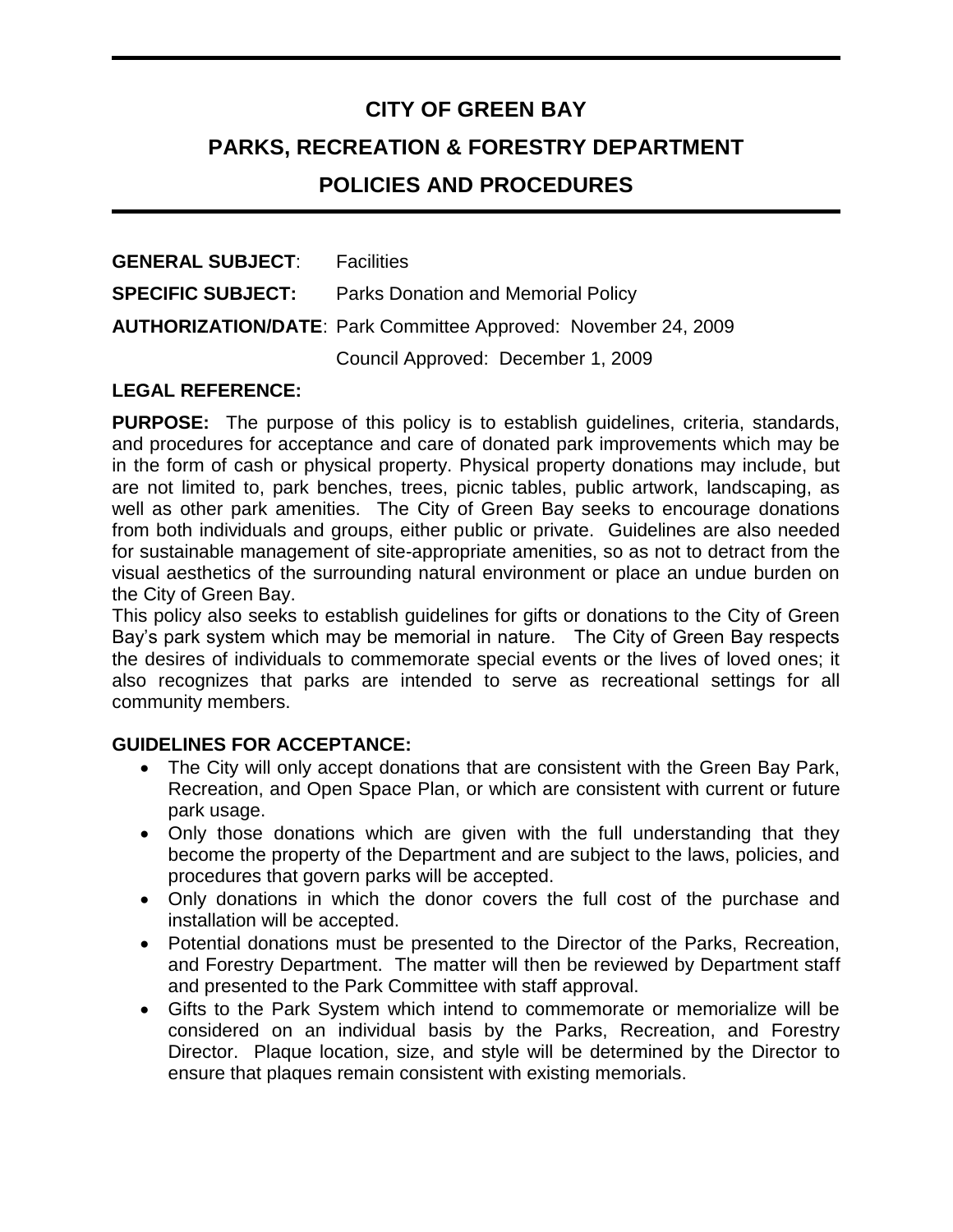## **CRITERIA FOR ACCEPTABLE GIFTS:**

#### **Park Amenities**

Park benches, picnic tables, drinking fountains, playground components, etc. may be sited in locations approved by the Parks, Recreation, and Forestry Department, and become City property at the time of purchase. Amenities must be of a style and quality (commercial grade) that is consistent in the park system, as determined by the Director of the Parks, Recreation, and Forestry Department.

#### **Trees and Horticultural Plantings**

Donations of trees or horticultural plantings must have approval from the City Forester and/or Landscape Architect prior to purchase. Tree type, height, and caliper will be approved by the City Forester prior to planting. Horticultural plantings must have approval from the Design and Development Superintendent, who will determine the appropriate time frame and design of all plantings. All planting locations will be approved by department staff prior to their installation with consideration to long-term maintenance, current practices, and park usage plans in order to determine if proper care of the planting can be provided. Planting and maintenance of trees and horticultural plantings will be administered under the guidance of City personnel to ensure the optimal chance of survival in relation to type of planting.

#### **Buildings and Shelters**

Visual aesthetics and the quality of buildings and shelters are of great importance so as not to detract from the character and natural beauty of the park system. Conceptual design and the site plan of all proposed buildings and shelter donations must be preapproved by Parks, Recreation, and Forestry staff prior being given consideration for acceptance. The structure must meet the departmental requirements for foundations, utilities, etc. Also, all buildings and shelters must be designed and constructed in accordance with guidelines, codes, standards, and ordinances established by the City of Green Bay.

#### **Murals/Statues/Monuments**

Donated public artwork, such as murals, statues, or monuments may be approved for appropriate sites by the Parks, Recreation, and Forestry Director. Any such artwork may be removed at anytime, as deemed necessary by the Department. Upright monuments or monuments resembling those typically found in cemeteries are discouraged at any City park or facility.

#### **Property**

Property donations must follow the procedures established by the City in order to be considered for acceptance. The City must first receive a written offer stating the desire to donate property. The offer will then be referred to the Park Committee for review. The Park Committee will then forward the offer to the City Council for approval. Upon approval for the City Council, the Park Committee will then accept or reject the offer based on a Phase I environmental review conducted by City engineering staff.

#### **Other Donations**

There may be other possible donations, such as cash, signage, flags, etc. Any donation request not specified within this policy may be presented to the Parks,